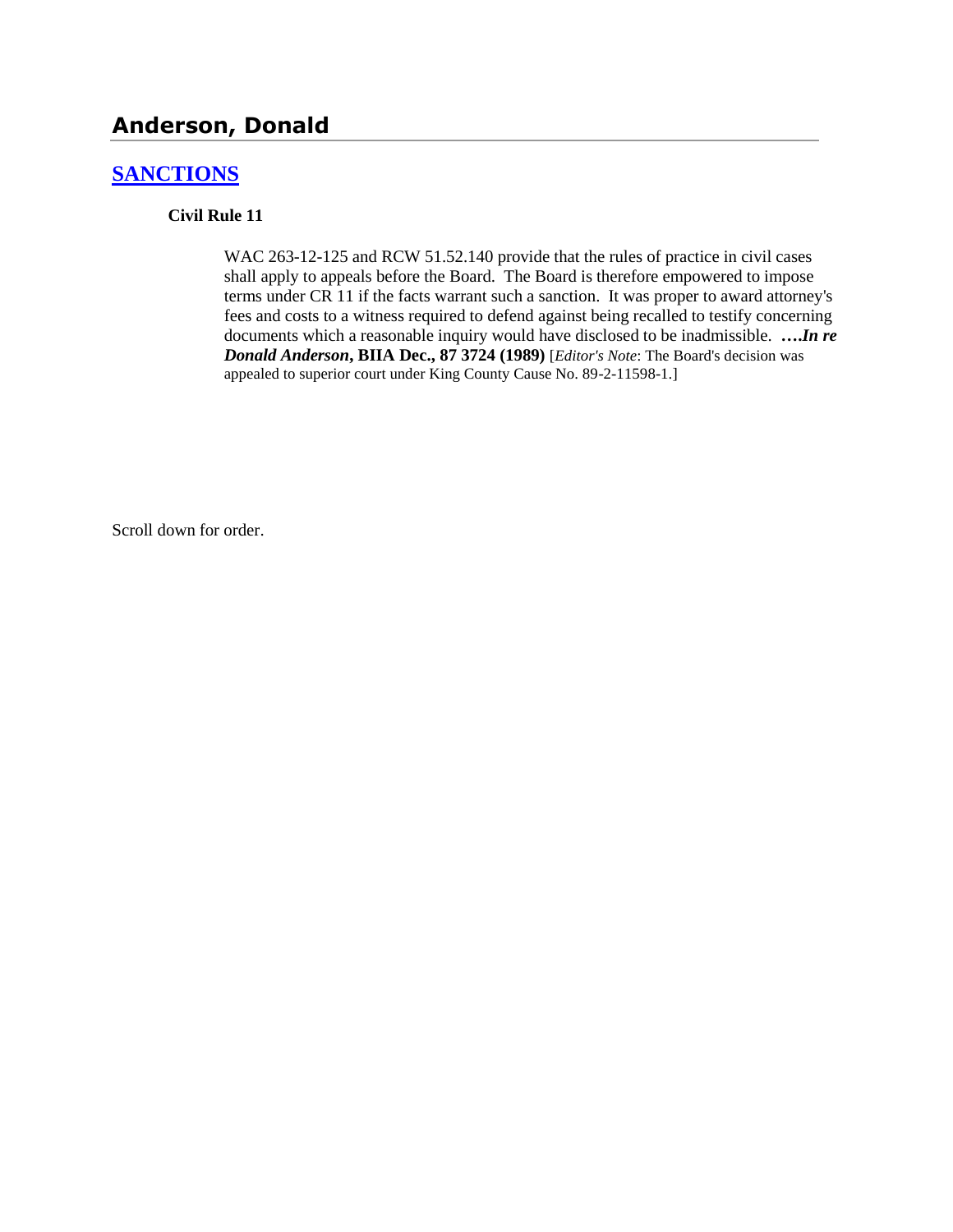### **BEFORE THE BOARD OF INDUSTRIAL INSURANCE APPEALS STATE OF WASHINGTON**

**)**

**IN RE: DONALD ANDERSON ) DOCKET NO. 87 3724**

**CLAIM NO. S-318263 ) DECISION AND ORDER**

APPEARANCES:

Claimant, Donald Anderson, by Gosta E. Dagg

Self-Insured Employer, Weyerhaeuser Company, by Kathryn D. Fewell, Attorney at Law, and by Roberts, Reinisch & Klor, per Michael Weier and Craig Staples, and by Gail Lindsay, Claims Representative

> Sue Bertino, Intervenor, by Casey, Gordon & McGillin, P.S., per Randolph I. Gordon

This is an appeal filed by the claimant, Donald Anderson, on November 12, 1987 from an order of the Department of Labor and Industries dated October 2, 1987 which adhered to the provisions of a July 24, 1987 order which closed the claim with time loss compensation as paid through June 6, 1986, and without an additional award for permanent partial disability, and assessed a time loss compensation overpayment for the period September 19, 1986 through October 16, 1986, in the amount of \$1,090.60 which was to be considered as an advance on any future benefits. **REVERSED AND REMANDED**.

## **DECISION**

Pursuant to RCW 51.52.104 and RCW 51.52.106, this matter is before the Board for review and decision on timely Petitions for Review filed by the claimant and the self-insured employer to a Proposed Decision and Order issued on October 17, 1988 in which the order of the Department dated October 2, 1987 was affirmed.

The Board has reviewed the evidentiary rulings in the record of proceedings and finds that no prejudicial error was committed and said rulings are hereby affirmed.

The issues and evidence presented by the parties are very adequately set forth in the Proposed Decision and Order and will not be reiterated at length here.

Donald Anderson, the claimant, asserts that he is entitled to a pension based on the combined effects of the July 20, 1979 industrial injury, a subsequent industrial injury to his right hand on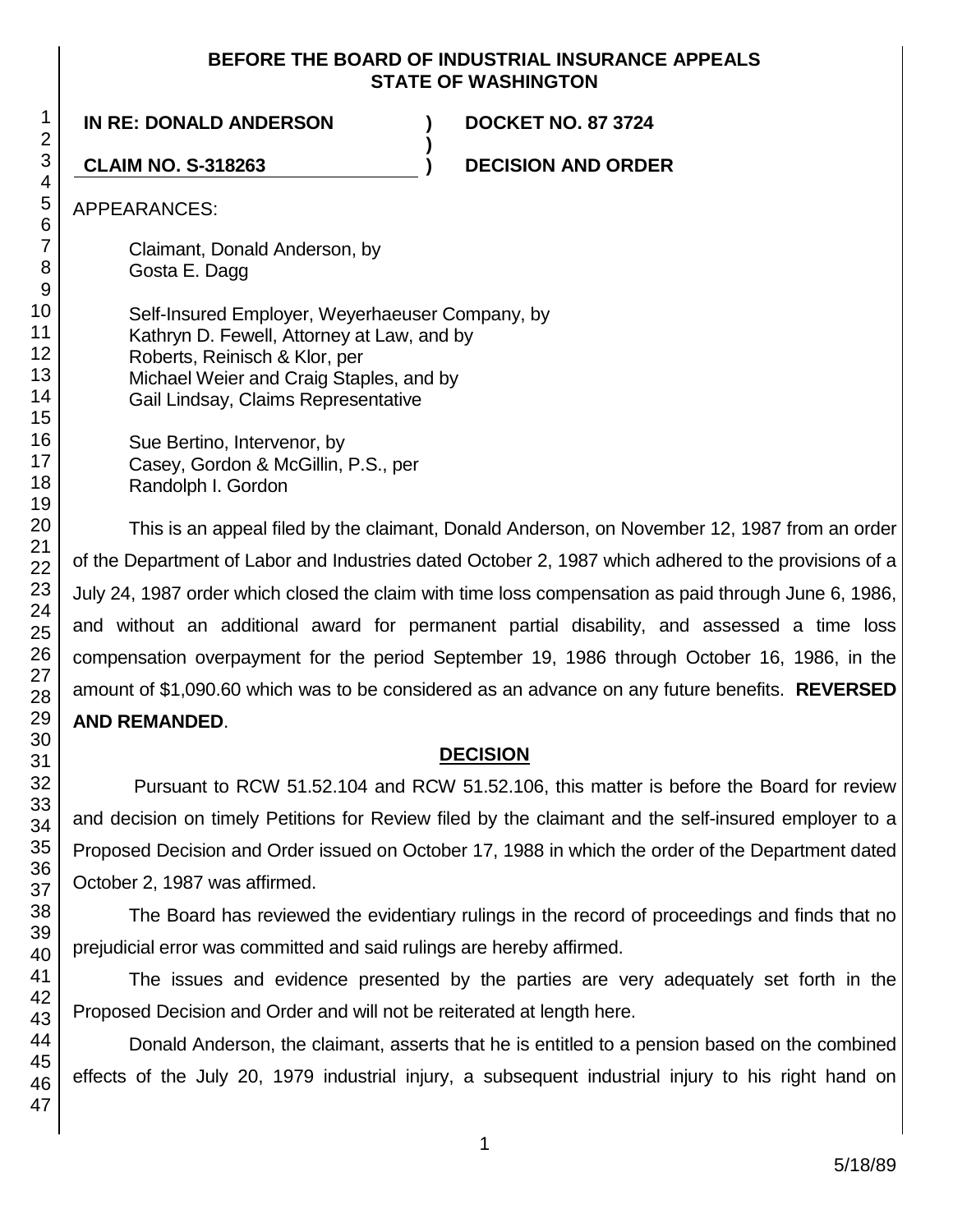December 7, 1982, and hearing loss. He must first prove that his condition, causally related to the July 20, 1979 injury, objectively worsened on a permanent basis between February 17, 1984 and October 2, 1987. Dinnis v. Department of Labor and Industries, 67 Wn.2d 654, 409 P.2d 477 (1965).

The claim was initially closed on February 17, 1984 with a permanent partial disability award equal to 35% of the amputation value of the left arm at or above the deltoid insertion or by disarticulation at the shoulder, taking into consideration the pre-existing amputation of the left thumb, less prior awards. On July 6, 1984 the Department reopened the claim effective June 7, 1984 and on October 2, 1987 the Department reclosed the claim with no additional permanent partial disability award. The latter order is the subject of this appeal.

Mr. Anderson is a 59 year old man with a high school education. He worked in the woods for 37 years as a faller, bucker, choker-setter and marker. For almost 25 of those years he worked for Weyerhaeuser. During his time in the woods Mr. Anderson sustained a variety of injuries to his left hand. He cut his left index finger in 1954, he chopped off his left thumb at home in 1954 and he injured his left middle and ring fingers in 1958. The on-the-job injuries to his left index, middle and ring fingers resulted in permanent disability awards.

The injury which is the subject matter of this claim occurred on July 20, 1979, while Mr. Anderson was employed by Weyerhaeuser. He was using a chainsaw when it struck a stump, Kicked back and cut his left arm and leg. His leg healed but the arm continued to cause him problems resulting in, approximately, one dozen surgeries to his left forearm between October, 1979 and December, 1984. The majority of these surgeries were bone grafts performed by Dr. James P. Mowry, an orthopedic surgeon who first saw Mr. Anderson in September, 1979. Mr. Anderson continued to work for Weyerhaeuser between surgeries. He testified that, since the last surgery, in 1984, he has been unable to use his left arm.

Mr. Anderson also sustained an industrial injury on December 7, 1982, while employed by Weyerhaeuser, which resulted in the loss of use of his right thumb. Surgery was performed on the right thumb in January, 1983 and it appears that that claim was closed shortly thereafter with a 50% permanent partial disability award, although the record is not entirely clear. Claimant continued to work after the 1982 injury and finally took a disability retirement from Weyerhaeuser in the summer of 1984.

Dr. Mowry, the claimant's treating physician, testified that he treated Mr. Anderson from September, 1979 until June, 1986. He believed Mr. Anderson's left arm condition, causally related to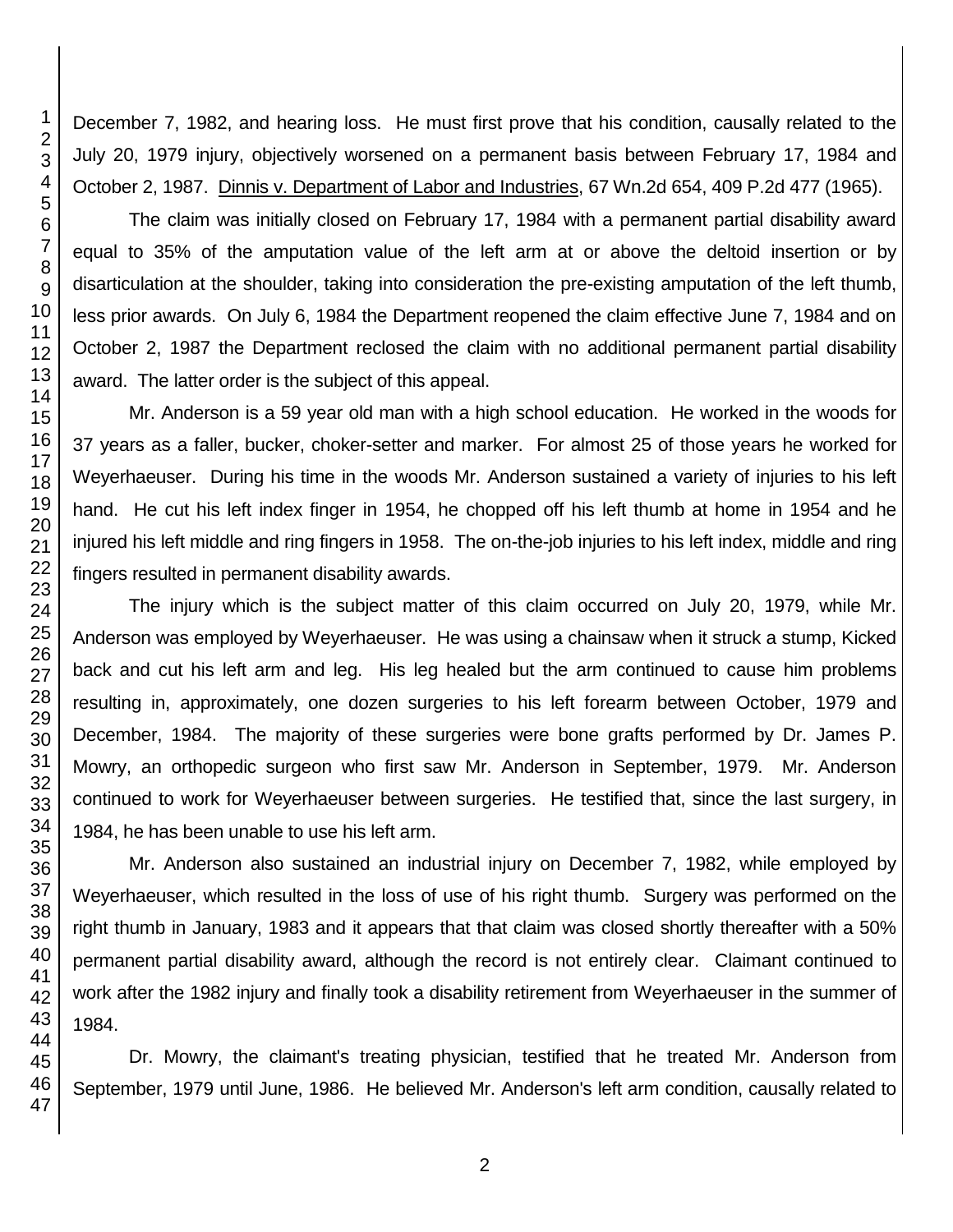the July 20, 1979 industrial injury, worsened between February 17, 1984 and October 2, 1987. Dr. Mowry found a greater amount of scar tissue formation as a result of multiple additional surgeries. He testified that the scarring of the forearm led, in itself, to decreased strength of the musculature of the forearm and increased sensitivity of the entire ulnar border of the forearm. He also testified to a shortening of the ulna due to the surgeries, which resulted in increased pain. Dr. Mowry was of the opinion that Mr. Anderson's disability increased 5% during this period of time.

Because he is the treating physician, Dr. Mowry's opinions must be given special consideration, particularly in comparison with the testimony of doctors who saw Mr. Anderson on only one occasion. Hamilton v. Department of Labor and Industries, 111 Wn.2d 569, 761 P.2d 618 (1988). Dr. Mowry treated Mr. Anderson over a long period of time and performed numerous operations on his left arm. The doctors presented by the self-insured employer only saw Mr. Anderson on one occasion. Furthermore, Dr. Stephen Fuhs refused to testify as to the question of aggravation. Drs. Richard M. Ulery and Robert M. Chambers believed Mr. Anderson's condition was better on the date of their examination, February 18, 1986, than at any time previously after the onset of osteomyelitis. Dr. Mowry agreed that the left arm was more stable in the area of the previous fracture nonunion, but he believed the function of the arm was somewhat worse. Because of Dr. Mowry's long history with the patient, wa find his opinions more persuasive and conclude that Mr. Anderson's left arm condition, causally related to the industrial injury, did objectively worsen on a permanent basis between the terminal dates.

Under Allen v. Department of Labor and Industries, 30 Wn. App. 693, 701, 638 P.2d 104 (1981), a worker can establish permanent total disability by showing "that such disability resulted from an aggravation of his initial injury superimposed upon the second injury." Mr. Anderson has proved

Mr. Anderson injured his right hand in 1982 during the course of his employment with Weyerhaeuser. Dr. Mowry testified that he saw Mr. Anderson for that injury and Mr. Anderson was unable to move his thumb. Surgery was performed and Dr. Mowry referred Mr. Anderson to a specialist for a second opinion. Mr. Anderson testified that the claim for that 1982 industrial injury was closed with a permanent partial disability award equal to 50% of the loss of function in his right thumb. Mr. Anderson underwent numerous surgeries on his left arm after the 1982 industrial injury occurred and after the right thumb condition resulting from the 1982 injury reached stability. As a result of those subsequent surgeries, Mr. Anderson's left arm condition causally related to the industrial injury of 1979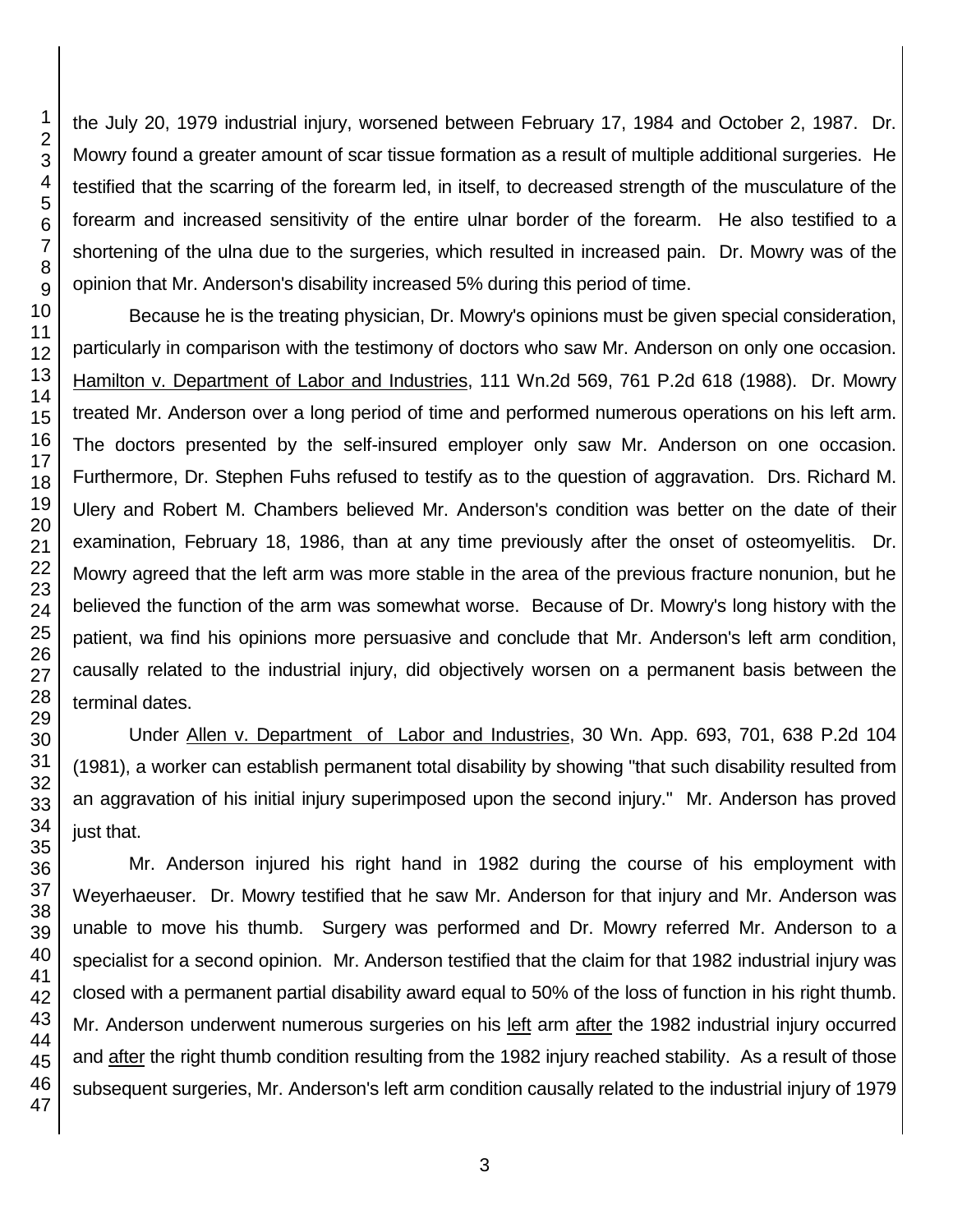worsened. That permanent worsening of the 1979 industrial injury, superimposed upon the impairment from the 1982 right hand industrial injury, (as well as on the substantial left hand disabilities pre-existing the 1979 injury) rendered Mr. Anderson permanently totally disabled as of October 2, 1987.

Dr. Mowry testified that because Mr. Anderson was left-hand dominant, the combination of injuries to both upper extremities would make it difficult for him to compete in the workforce. He testified that Mr. Anderson was not capable of returning to any of his old jobs, but could do sedentary work, as long as he only used his left arm to assist his right. Dr. Mowry stated that Mr. Anderson would have been unable to compete with a normal person, and that he had to have a job under very specific circumstances, with the employer required to make concessions.

Susan Bertino, a vocational counselor, saw Mr. Anderson on at least five occasions -- September 3, 1981, September 17, 1981, October 7, 1982, November 8, 1982 and June 18, 1986. Based on testing performed by Employment Security in 1981 at her request, Ms. Bertino concluded that Mr. Anderson's manual dexterity was very poor. She determined that Mr. Anderson was incapable of gainful employment on a reasonably continuous basis, taking into account both the left and right upper extremity disabilities, as well as the hearing loss which Mr. Anderson testified to without objection, but which was not supported by medical testimony in the record.

The experts called by the self-insured employer all testified that their belief that Mr. Anderson could work was based on the proposition that there was no disability in his right hand. However, when Mr. Anderson's right hand disability is taken into account, those jobs suggested by the self-insured employer's vocational experts are no longer feasible as alternative employment for Mr. Anderson. When Mr. Anderson's age, education, work experience, training, and physical limitations related to both the 1979 and 1982 industrial injuries are taken into consideration, the conclusion is inescapable; this man who has worked in the woods for 37 years is not capable of gainful employment on a reasonably continuous basis.

One other issue arose during the course of these proceedings which must be addressed here. The Industrial Appeals Judge entered an interlocutory order awarding attorney's fees and costs to witness Susan Bertino to be paid by the self-insured employer. This order was incorporated into the Proposed Decision and Order and attached thereto as an appendix. The order was entered pursuant to CR 11 which allows the imposition of sanctions if a party or an attorney signs a pleading, a motion or a memorandum which is not "well grounded in fact", or "warranted by existing law or a good faith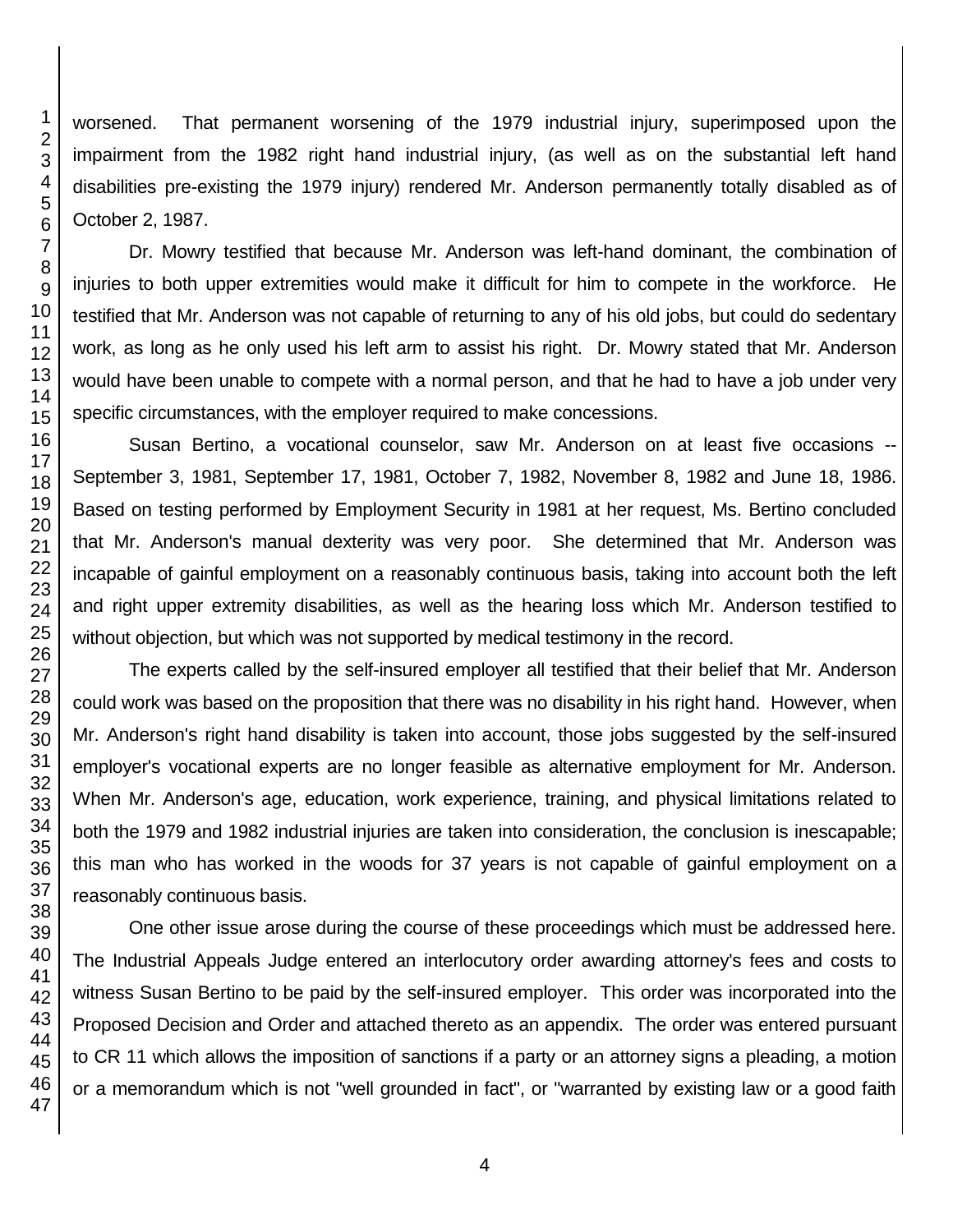argument for the extension, modification, or reversal of existing law," or which is "interposed for any improper purpose, such as to harass or to cause unnecessary delay or needless increase in the cost of litigation."

WAC 263-12-125 and RCW 51.52.140 provide that the practice in civil cases shall apply to appeals before this Board. The Board is, therefore, empowered to impose terms under CR 11, if the facts warrant such a sanction.

In this case, the employee's attorney filed a motion requesting leave to recall Susan Bertino, the claimant's vocational expert witness, to impeach some of her prior testimony. Weyerhaeuser wanted to use a Department order of June 15, 1984, which purported to deregister Ms. Bertino. This order was stamped "VOID" in large red letters on its face. The Department file contained another order, dated January 29, 1987, stating that this "VOID" order was not to be used to impeach Ms. Bertino's credibility or professional qualifications. The order also purported to permit Ms. Bertino to testify under oath that no deregistration had occurred.

Under Miller v. Badgley, 51 Wn. App. 285, 753 P.2d 530 (1988) there is no longer a good faith defense under CR 11. The standard to be used is one of a reasonable inquiry. A reasonable inquiry would have placed Weyerhaeuser's attorney on notice that the "VOID" documents were inadmissible in any proceeding and that the January 29, 1987 Department order prevented their use by any party by making all documents void from inception, thus rendering Ms. Bertino's answers to questions posed to her under cross examination correct and not subject to attack for credibility. Weyerhaeuser must therefore pay Ms. Bertino's attorney's fees and costs in the amount of \$1,242.05.

After a review of the entire record, we conclude that the Department order of October 2, 1987 adhering to the provisions of the Department order dated July 24, 1987, closing the claim with time loss compensation as paid through June 6, 1986 and without additional permanent partial disability award is incorrect and reversed and the claim is remanded to the Department of Labor and Industries with direction to place the claimant on the pension rolls and find a time loss compensation overpayment for the period of September 19, 1986 through October 16, 1986 in the amount of \$ 1,090.60 which will be considered an advance on future benefits.

## **FINDINGS OF FACT**

1. On August 2, 1979, the claimant, Donald Anderson, filed an accident report with the Department of Labor and Industries alleging the occurrence of an industrial injury on July 20, 1979 while in the course of his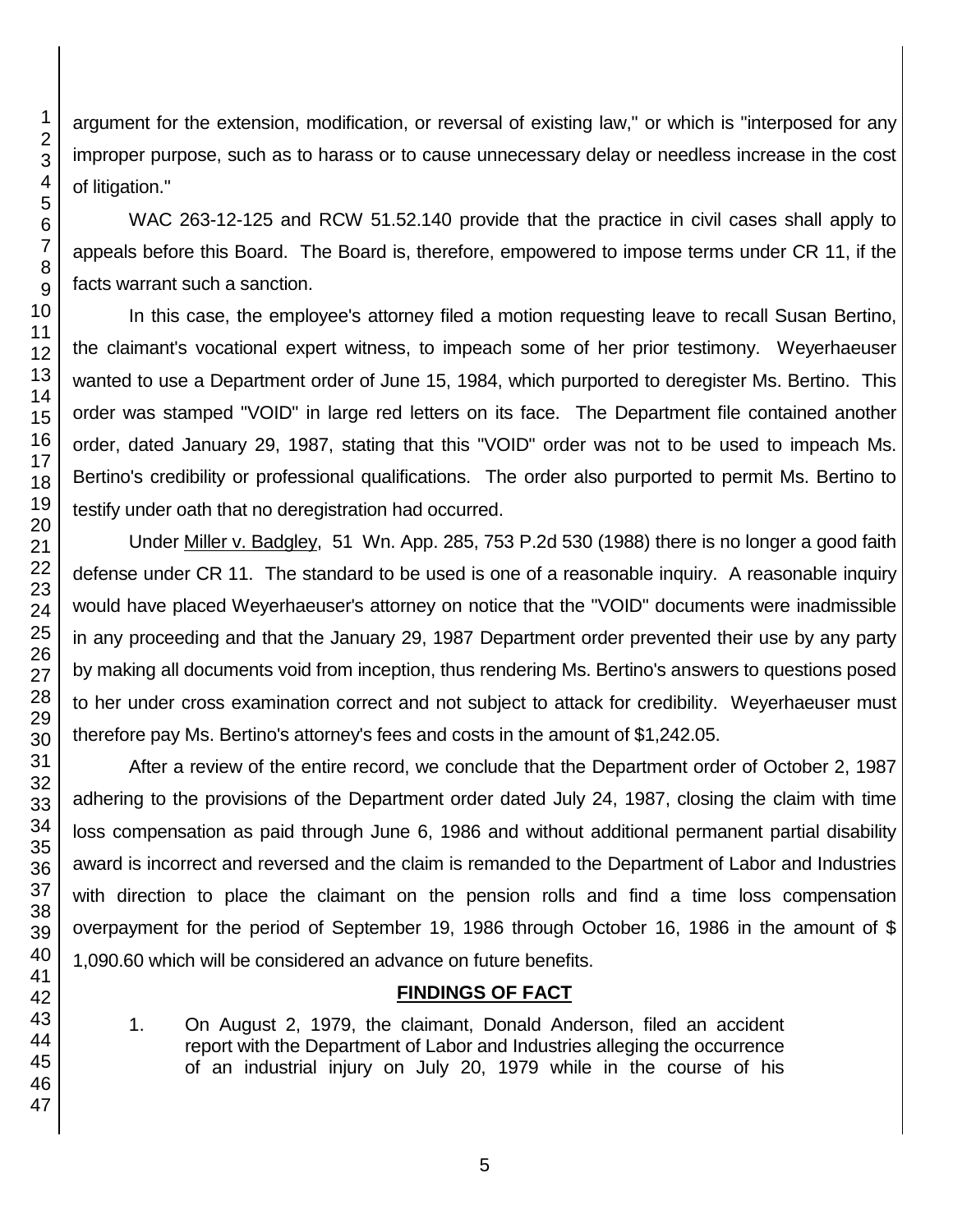employment with the Weyerhaeuser Company. On March 24, 1980, the Department issued an order allowing the claim.

On February 17, 1984, the Department issued an order closing the claim with a permanent partial disability award equal to 35% of the amputation value of the left arm at or above the deltoid insertion or by disarticulation at the shoulder, taking into consideration the preexisting amputation of the left thumb, less prior awards.

On June 29, 1984, the claimant filed an application to reopen his claim. On July 6, 1984, the Department issued an order reopening the claim effective June 7, 1984. On July 24, 1987, the Department issued an order closing the claim with time loss compensation as paid through June 6, 1986 with a time loss compensation overpayment for the period of September 19, 1986 through October 16, 1986, in the amount of \$ 1,090.60 which will be considered an advance on future benefits and without an additional partial disability award.

On September 18, 1987, the claimant filed a protect and request for reconsideration with the Department. On October 2, 1987, the Department issued an order adhering to the provisions of the July 24, 1987 Department order. On November 12, 1987, the claimant filed a notice of appeal to the Board of Industrial Insurance Appeals. On November 24, 1987, this Board issued an order granting the claimant's appeal, assigning it Docket No. 87 3724 and directing that further proceedings be held.

- 2. Prior to July 20, 1979, the claimant had sustained injuries to his left hand which resulted in some permanent disability to his left index, middle and ring fingers as well as in the complete amputation of his left thumb and associated permanent partial disability equal to 100% of the amputation value of the left thumb at the metacarpophalangeal joint.
- 3. On July 20, 1979, while in the course of his employment as a bucker and faller with the Weyerhaeuser Company, the claimant cut his left forearm and left leg with a chainsaw, sustaining a left forearm laceration, osteomyelitis, fracture and non-union of the ulna. As a result of this industrial injury, Mr. Anderson underwent numerous surgeries from October, 1979 through December, 1984.
- 4. On December 7, 1982, claimant was in the course of his employment with Weyerhaeuser Company when the starter on a chainsaw he was using kicked backwards causing a right thumb injury which required surgical treatment in January, 1983 and resulted in a 50% permanent disability.
- 5. As of February 17, 1984, claimant's permanent partial disability causally related to the July 20, 1979 industrial injury was equal to 35% of the amputation value of the left arm at or above the deltoid insertion or by disarticulation at the shoulder. This award was over and above all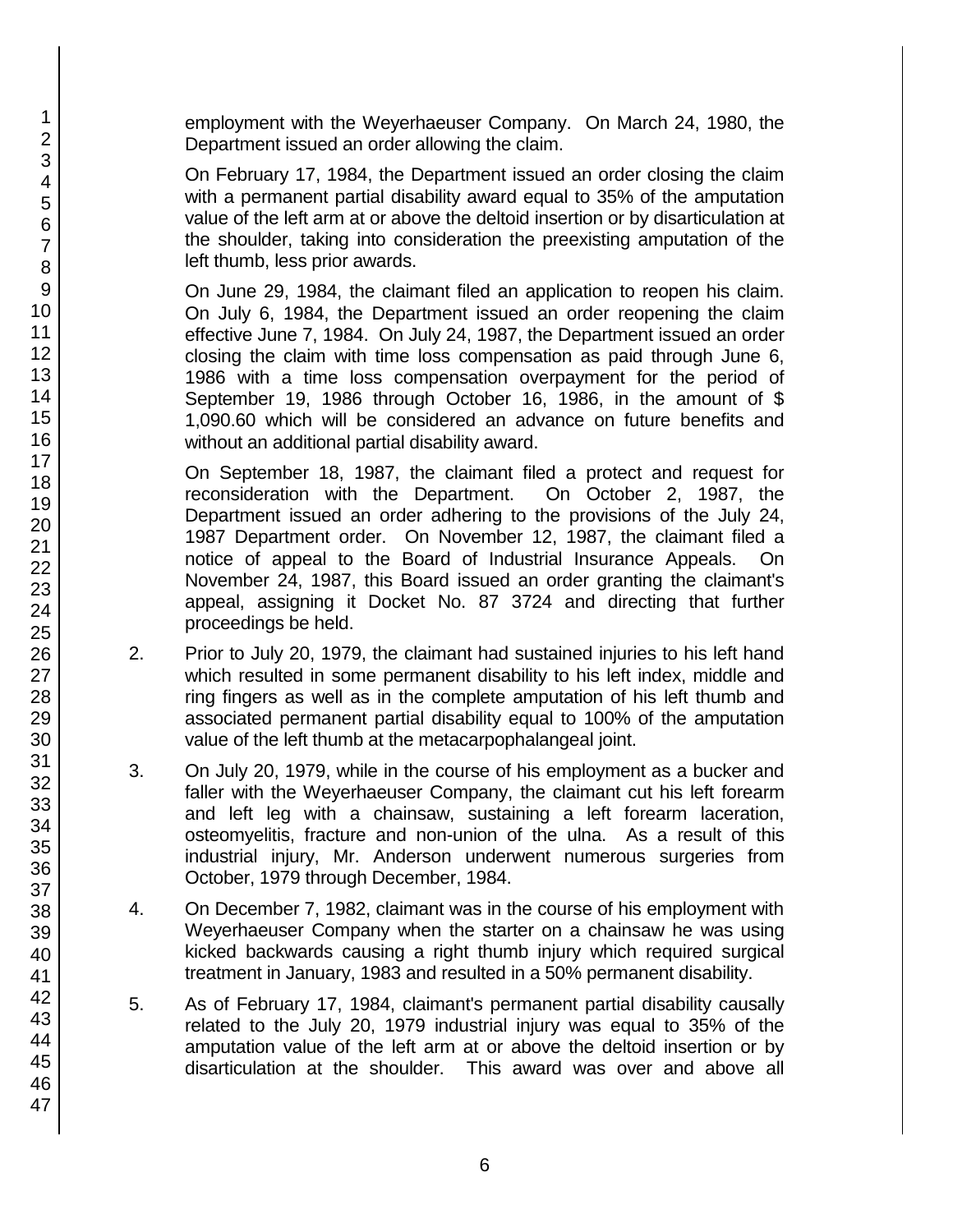preexisting permanent partial disability related to the amputation value of his left thumb.

- 6. Between February 17, 1984 and October 2, 1987, the claimant's left arm condition, causally related to the July 20, 1979 industrial injury, became unstable and required further surgical treatment.
- 7. As of October 2, 1987, the claimant's left arm condition, causally related to the July 20, 1979 industrial injury was fixed and stable with no further medical treatment indicated.
- 8. Between February 17, 1984 and October 2, 1987, the claimant's left arm condition, causally related to the July 20, 1979 industrial injury, permanently worsened in that the claimant had reduced function of the left arm due to increased scar tissue and increased shortening of the ulna as a result of numerous surgeries necessitated by the industrial injury.
- 9. The claimant is a fifty-nine year old man with a high school education who worked in the woods for approximately thirty-seven years as a logger, faller, bucker, choker-setter and marker.
- 10. The worsening of claimant's left arm condition causally related to the industrial injury of July 20, 1979, superimposed upon the disability caused by the Department 7, 1982 industrial injury and claimant's other pre-existing disabilities, rendered Mr. Anderson unable to perform any form of gainful employment on a reasonably continuous basis in light of his age, education, work experience and training as of October 2, 1987.

## **CONCLUSIONS OF LAW**

- 1. The Board of Industrial Insurance Appeals has jurisdiction over the parties and the subject matter to this appeal.
- 2. Between February 17, 1984 and October 2, 1987, the claimant's left arm disability, causally related to the July 20, 1979 industrial injury, became permanently aggravated within the meaning of RCW 51.32.160.
- 3. As of October 2, 1987, the claimant was totally and permanently disabled within the meaning of RCW 51.08.160, as a proximate result of his July 20, 1979 industrial injury.
- 4. The Interlocutory Order Awarding Attorney's Fees and Costs which was entered on October 17, 1988 is incorporated herein by this reference. The self- insured employer is ordered to pay witness Susan Bertino's costs and attorney's fees in the amount of \$1,242.05 pursuant to CR 11.
- 5. The order of the Department of Labor and Industries dated October 2, 1987 which adhered to the provisions of a July 24, 1987 Department order which closed the claim with time loss compensation as paid through June 6, 1986, with a time loss compensation overpayment for the period of September 19, 1986 through October 16, 1986, in the amount of \$ 1,090.60 which will be considered as an advance on future benefits, and without an additional permanent partial disability award, is incorrect and is